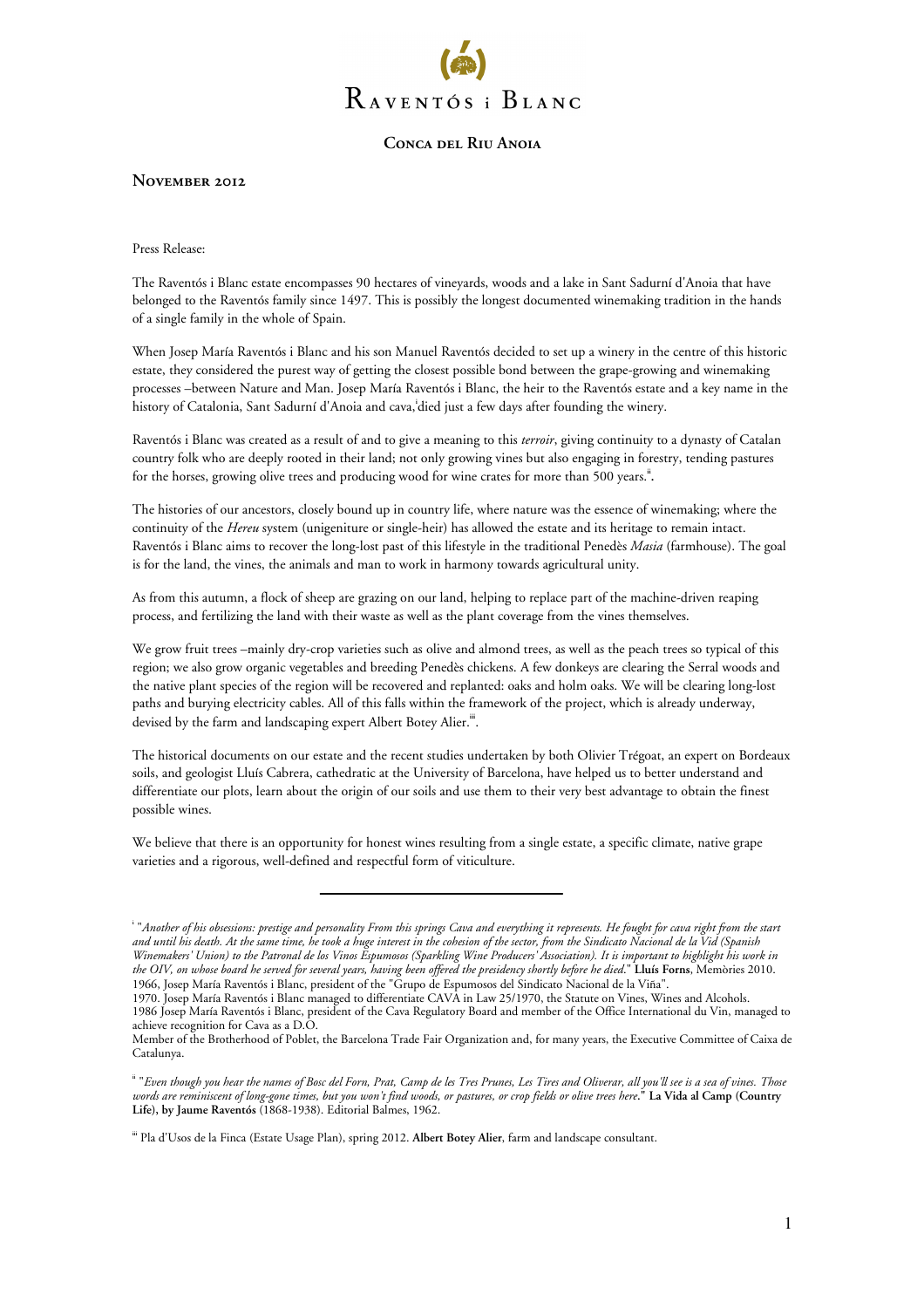

### **November 2012**

You will not hear a single detrimental word from Raventós i Blanc or the people involved in this project towards CAVA, whose forerunner, promoter and founder was Josep María Raventós i Blanc. But our dream is that the wines from this new era will have their own name. This is why we want to recover the name of CONCA DEL RIU ANOIA, the name of a small geographical area, in order to help us to better understand and convey our viticultural traditions, the strength of our land, our unique grape varieties and the characteristics of our soils: in short, the way we produce sparkling wines.

Conca del Riu Anoia, the name that associates us with geographical area enshrined in a little corner of the world close to the river Anoia, whose landscapes can be seen from the Serral woods in the northern part of our estate.<sup>iv</sup>.

Conca del Riu Anoia, an IDEA that can be summed up in four main points:

- The geological history of its soil formation
- The climate of the Eastern Penedès
- Native grape varieties
- A winemaking tradition that dates back over one thousand years

#### The geological history of its sol formation:

"The characteristics of the physical surroundings of Raventós i Blanc are the most immediate outcome of a geological evolution that started 23-24 million years ago with the formation of the semi-basin of the Penedès and the surrounding relief of the coastal and pre-coastal mountain ranges. After 18 million years of erosion of these ranges, the filling-in of the semi-basin with the eroded topsoil, the drying up of the Mediterranean Sea and the consequent dramatic drop in the sea level some 5.7 million years ago caused an early erosive period across the whole of the Catalan continental margin. This initially accentuated the reliefs between the massifs and mountain ranges and the depressions. After a brief period (5.3 - 2.6 million years ago) during which the alluvial sedimentation resumed in the Penedès due to a new rise in the level of the Mediterranean Sea, the final modelling of the sector was shaped by the successive embedding of the recent river network both in the mountain ranges and the sedimentary filling of the Penedès semi-basin. These successive embedding processes took place between 2.5 million and a few tens of thousands of years ago, and were related to drops in the sea level caused by continental freezing. These river embedding processes produced the current relief and the staggered system of fluvial terraces and deposits from ancient slopes situated at the bottom of the existing rivers and streams. This final stage of shaping the land is what has given the sector its relief and diversity in terms of soil substrates.<sup>v</sup>"

The research conducted by Olivier Trégoat**vi**has enabled us to differentiate three different zones on our estate, distinguished by their soil composition: Turó del Serral (from the Miocene period –between 20 and 25 million years ago– ), with sandy-clay calcareous soils over compact clay; Plana i Barberes (between 1.5 million and 300,000 years ago) with sandy-loamy calcareous soils over a sand and limestone agglomerate; and Els Rius (between 5 and 1.5 million years ago) with sandy-loamy calcareous soils containing stones and pebbles.

**iv** "*Up on the Serral I could make out the villages of the Anoia river basin, from Vallbona as far as Gelida, and I lovingly contemplated and cried out the names of every farmhouse in this little corner of the world*." **La Vida al Camp (Country Life), by Jaume Raventós** (1868-1938). Editorial Balmes, Barcelona 1962

**v** Concluding summary of the introductory Seminar on the Geology of the Penedès Region: the geological surroundings of the Raventós i Blanc *terroir***. Lluís Cabrera**, with the collaboration of: O. Gratacós and E. Roca; July 2012. To see the full study: http://www.ub.edu/depgm/ca/directori/personal-academic/26-fitxacabrera

**vi**"**Olivier Trégoat**, expert in Bordeaux soils; a study carried out for Raventós i Blanc between 2009 and 2010".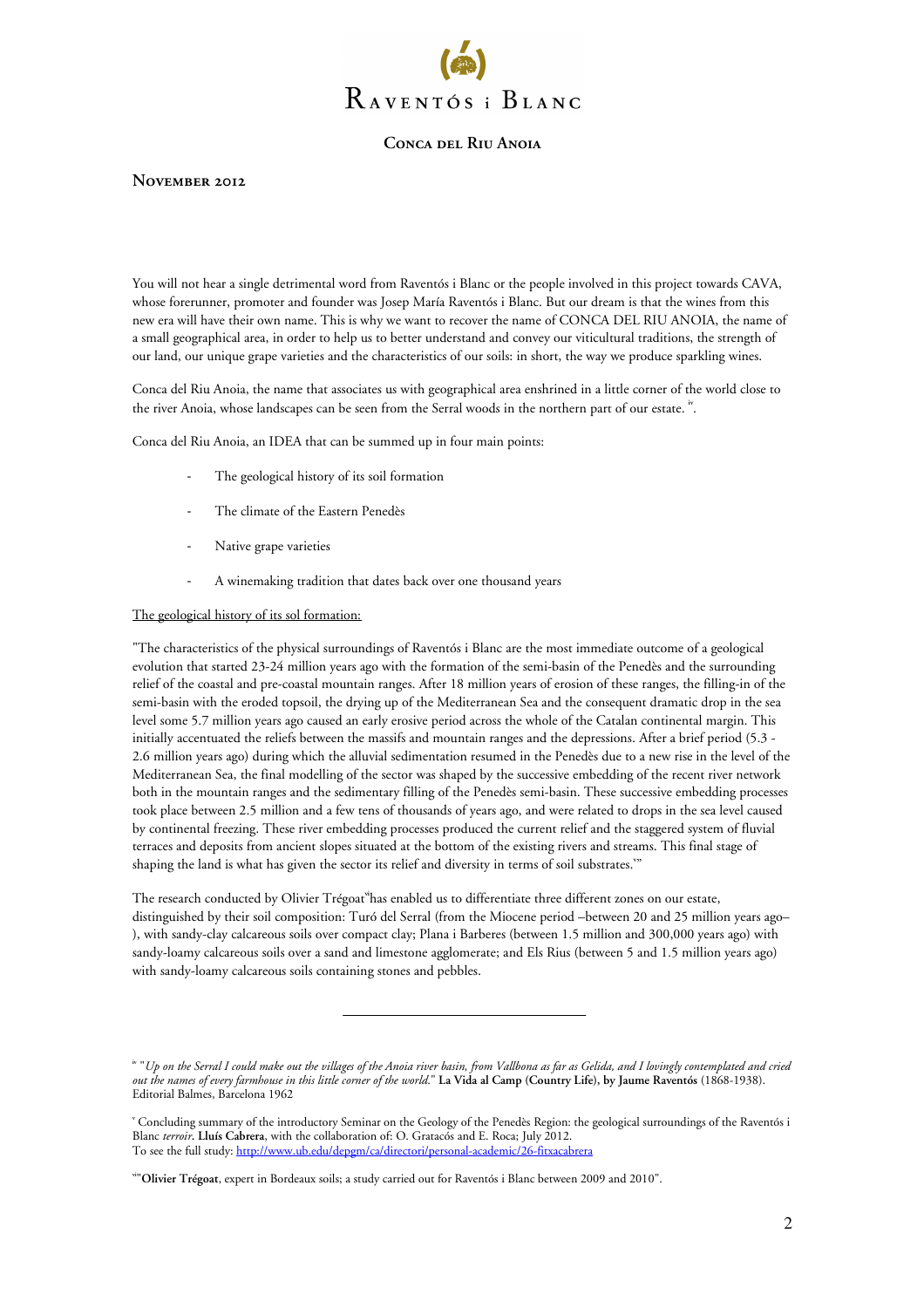

**November 2012** 

#### A Climate: the Eastern Penedès

The Raventós property has the climatic conditions typical of the Mediterranean interior, with mild Winters and hot, dry Summers, where variations in temperaturas are moderated by the nearness of the sea. The Raventós i Blanc estate is situated in the geographical depresión located between the coastal mountains to the east and Montserrat to the north, with the Compte hill to the west, in the centre of the Alt Penedès wine-growing region. The surrounding mountains help to create an ideal climate for cultivating grapes. On one side the coastal mountains act as a barrier to the excessive humidity of the coastal areas. On the other, Montserrat and the Compte Hills Project our part of the Penedès from the winds and low temperatures coming from the Pyrenees. The average temperature on our estate is 15 °C and annual rainfall can reach 900 litres per year, being the avarage 550 l/m2. The lowest temperatures in January at around 2ºC, and the highest in July, around 28ºC it can freeze between 1st November and late April. The climate of the Penedes is sunny, with an average of 2,548 hours of sunlight favouring excellent ripening of the grapes.

Raventós i Blanc has a weather station set up on its property, enabling us to observe and become aware of all the variations which occur over the year. We have climate data going back to 1900, a history which means we know our estate and its climate almost perfectly. The microclimate of the estate is determined by the Serral hill and its contours, which define the direction in which each plot faces, by the lake and by the tracts of woodlands. The coolest plots on the estate lie on the northern and north-eastern sides of El Serral as they have less hours of sun, and all the grapes from them are used to produce our longest-aged sparkling wines. The plots facing south and south-east have higher temperatures and their grapes are mostly used in still wines. The lake and tracts of woodland on our estate act to moderate the temperature, avoiding heat shock and making long-slow ripening possible. This is why the best grapes come from the north side of El Serral, bordered by the woods above and the lake below. These grapes are the ones which retain their acidity best for our long-aged single-vineyard sparkling wines.

We belive that the essense of the wine grower in Conca del riu Anoia is to know better about how to interpretate our diferent altituds, slopes, forest, and other aspects that makes our micro climate; to produce sparkling wines which reflect this tipicity; looking for longevity, power and high local expresión in our wines.

#### Native grape varieties

To make wines that most faithfully express our *terroir*, we decided to use only our native grape varieties.

We have started, in our next step from organic to biodynamic, a project to took out all the foreign varieties – Chardonnay in Plana 11 and 12- and replant in the youngest parcels native grapes – Barbera 6 and 7, Serral 9 and 10; Serral 1- with the objective of having a estate 100% natives grapes.

At the same time we keep on investigating about which are the native grapes that have the best potential to produce sparkling wines with high terroir expression.

#### More than a thousand years of winemaking tradition

We know, thanks to historical documents held at Can Codorniu, that the Raventós family's winemaking tradition dates back to 1497 on this estate, where our ancestors used to grow vines for their own consumption and to make musts. These lands have belonged to the Raventós family for more than 500 years, passing intact from generation to generation down the years to the present day. The Catalan tradition known as the *Línia de l'Hereu* (unigeniture or single-heir) has allowed the estates to be kept together, being passed down intact to the eldest child.